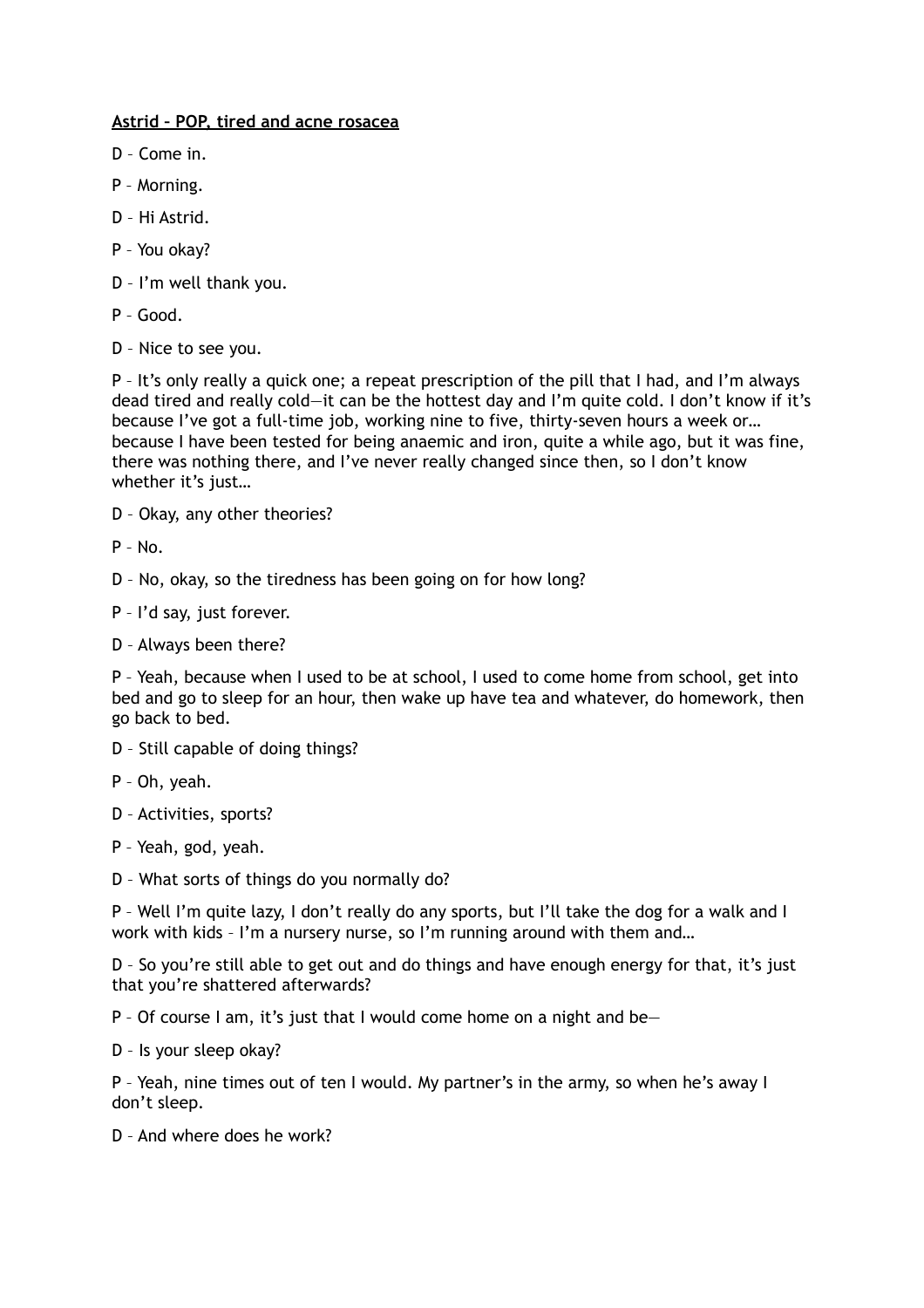P – He's based in Catterick, but he's just been to Kenley for seven weeks. And we've just bought a house, so I don't know whether it's just all of that that's making in worse at the minute.

- D Okay, where's your house?
- P Hetton, but we're not even in it yet.
- D Okay. So, a few changes going on then?
- P Yeah, so I don't know whether it's just that that's making me a little bit worse.
- D Sure.
- P Or not. You know, you've seen me before, so you know I worry a lot.
- D Yeah.
- P So I don't know whether it's just...
- D How's the worry at the moment?
- P It's alright…
- $D ...$ ish?
- P Yeah.
- D Okay. Is it affecting the way you live your life at the moment?

P – Well, I had an abortion May last year, and since then, I haven't really wanted to do anything. Like, I still will go out and do stuff, but my whole… my whole look on life's changed – like, I don't want to go out and spend £50 to go out and drink, I'd rather save that fifty pounds and put it towards something else. So, I don't know whether my whole just—has just changed?

- D Yeah, okay.
- P If you know what I mean?
- D Yeah.
- P So, I'd rather just stay in.
- D How's your mood?
- P Alright...
- D …ish, yeah. Okay, you're a bit upset talking about it aren't you?
- P Yeah. Sorry.

D – We checked your thyroid three years ago, it was normal, so this sensation of feeling cold is probably normal for you, isn't it?

- P Yeah, it is.
- D Your weight's okay, isn't it?

P – I think so, yeah, I never change weight, ever, I'm always exactly the same – I never put on, I never lose.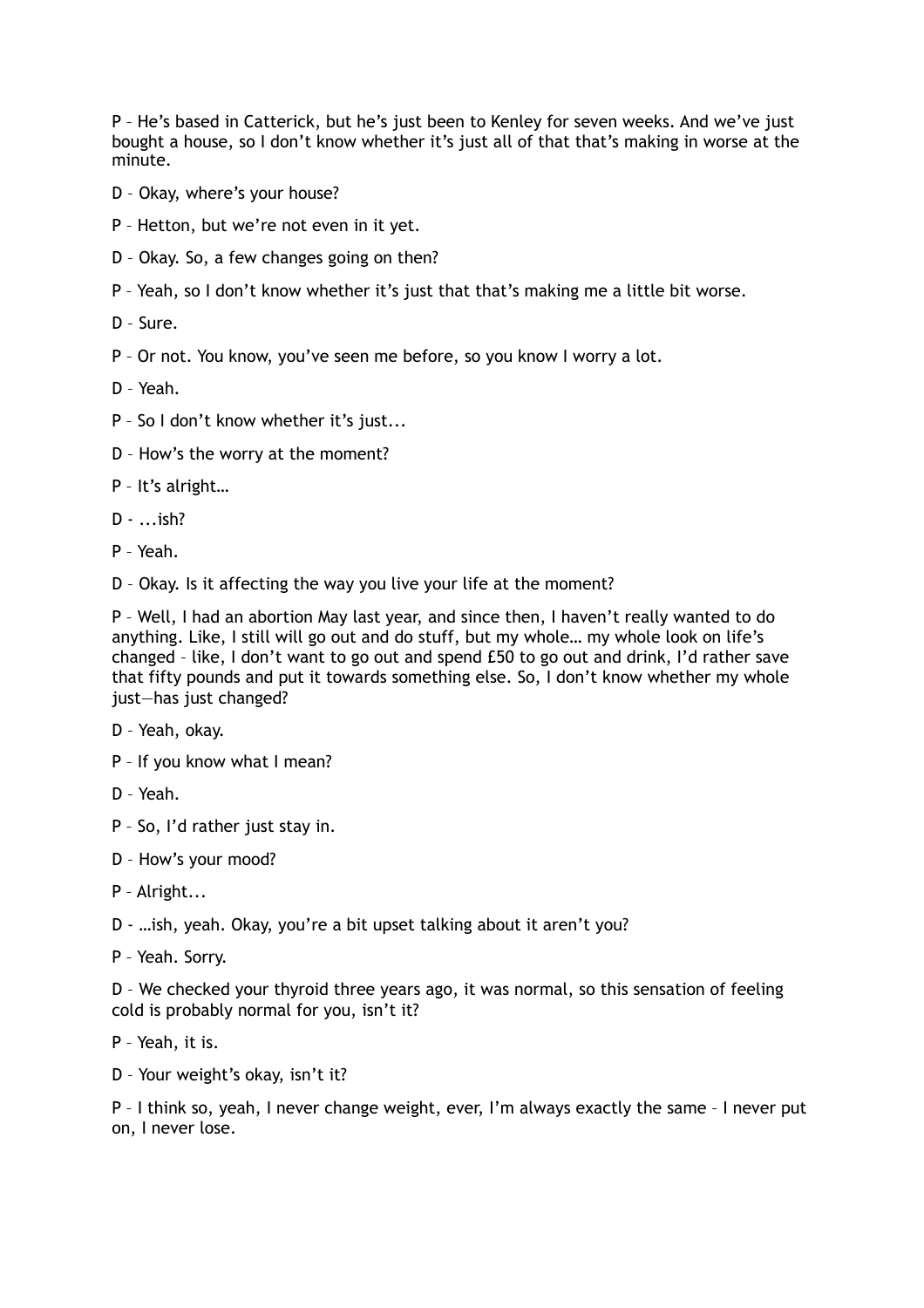D – Yeah. If you were going to give me a mood score at the moment out of ten, on average in the last month, let's say – ten's perfect, nought's so bad you would kill yourself – where would you say you were?

- P Oh, god. Nine.
- D So, happy, no thoughts of self-harm?

P – Oh, no, not at all. It's just sometimes when I think about that, I get upset, which is normal.

- D For you, yeah, exactly.
- P Yeah, that's the type of person I am.
- D Any, kind of, residual guilt related to the termination?
- P Yeah.
- D Do you and your partner talk about that?
- P Yeah.
- D So, you're able to speak with your partner?
- P Oh, yeah, we're dead open about it.
- D But it was the right decision at the time?
- P Yeah, it was the right decision at the time.
- D But, just coming to terms with it is taking a bit of getting used to?
- P Yeah. Because it is a life-changing thing, it's a big decision to make.
- D Of course.
- P But at the time, it was the right decision.
- D And it still is the right decision?
- P Yeah.
- D Okay. What were you hoping I would do for you today? Apart from the pill.
- P Just sort of put my mind at rest that I'm alright.

D – Yeah, okay. There's probably not much point in doing additional blood tests, because your periods are fine, aren't they, on the pill that you're on.

P – I'm on the injection at the minute and I've got nothing. I got the injection at the walkin centre, but I got told the last time that I was at the walk-in centre that I couldn't go back because of my age.

- D For the injection?
- P Yeah.
- D Hmm, okay. Well we give the injection here, if you decide to use it.
- P No, I'm fine with the pill.
- D So, what method would you prefer?
- P Well to be honest, we want to try for a family in the next….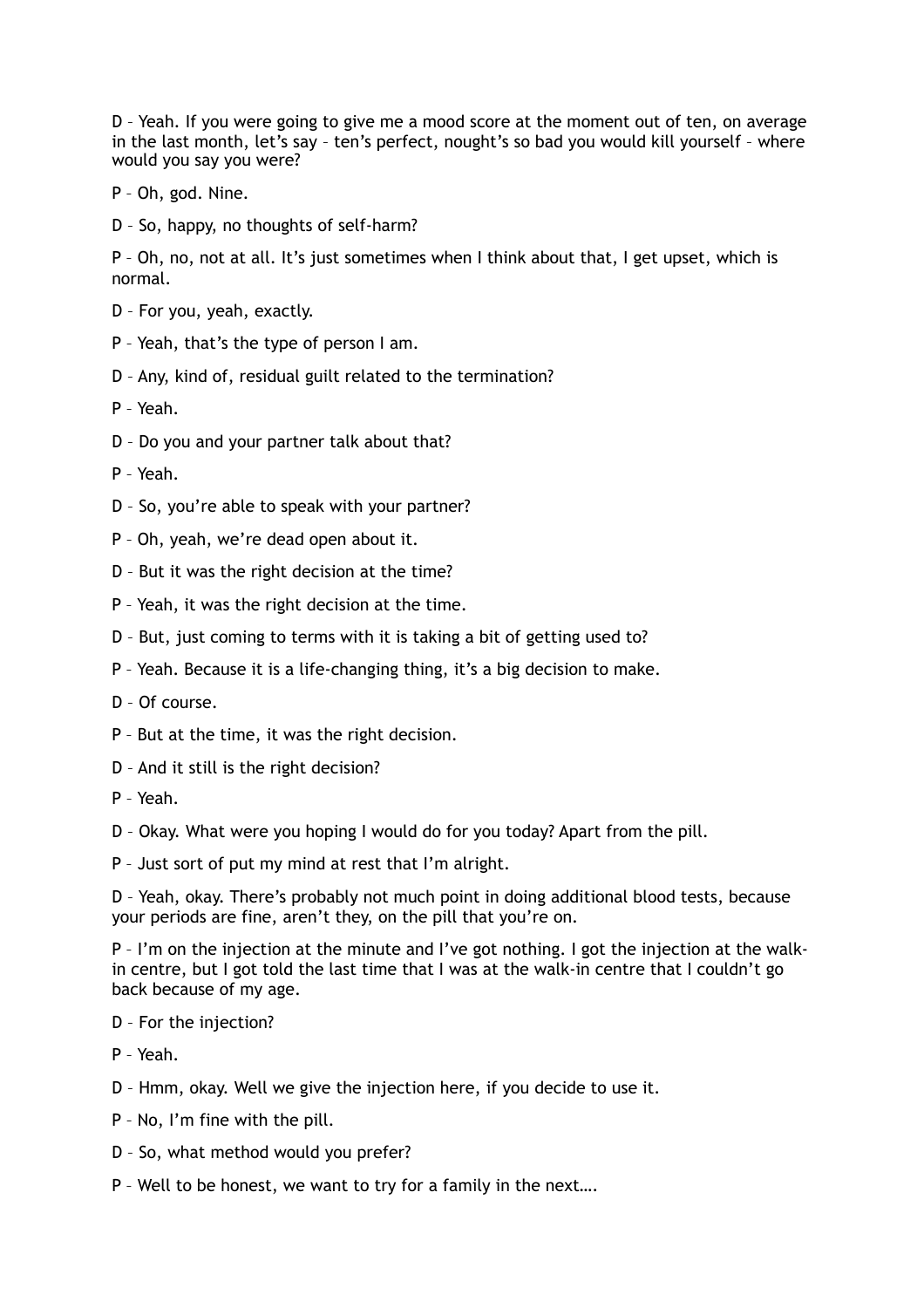D – So you don't want something that's going to delay your periods coming back, so it's probably better moving on from the injection, isn't it?

P – Yeah, to move to the pill.

D – In terms of the hormone in the injection, it suited you okay?

P – Yeah.

D – Okay, and you're not prone to clots in your legs or lungs or anything like that?

 $P - No$ .

D – Okay, have you used the mini pill before?

P – I've had something before, yeah.

D – Cerelle – and that suited you okay when you were using it, didn't have any major issues with it?

P – I think so yeah, just had a bit of a headache, but that was about it.

D – Okay, because you've got a history of migraines, we're a bit cautious about using the normal pill.

P – Yeah, I know, but I haven't had one of them for… forever, really, since the last time.

D – Okay. Well if you're getting bad headaches with the Cerelle we should think about it, but it's not prone to causing migraines or being a risky thing, so if you're happy—you're quite good at taking pills regularly. Should we do that for the contraception?

P – Yeah that's perfect.

D – So, I'll do your weight and your blood pressure today. Skin been okay?

P – Yeah, I got cream.

D – Did it work?

P – It has, and it hasn't.

D – Still getting pustules? It was acne rosacea, wasn't it, that you had before?

P – Yes, yeah, it's just on this side of the face that it would become quite red.

D – So it's a redness more than anything else?

P – Yeah, it's just red and I'm very self-conscious of it.

D – Sure, what makes it red?

P – I don't know, honestly don't know.

D – Who made the diagnosis that it was rosacea?

P – Dr Scott-Batey. He's the only other doctor I'll see; you and himself.

D – You do have underlying pustules related to that, but there may be some emotional component to the flushes, I guess. So, it's not alcohol related, or anything you've noticed?

P – No, I don't drink, really.

D – Right. Some people find that they can flush with red wine or…

P – Dr Scott-Batey said that, yeah.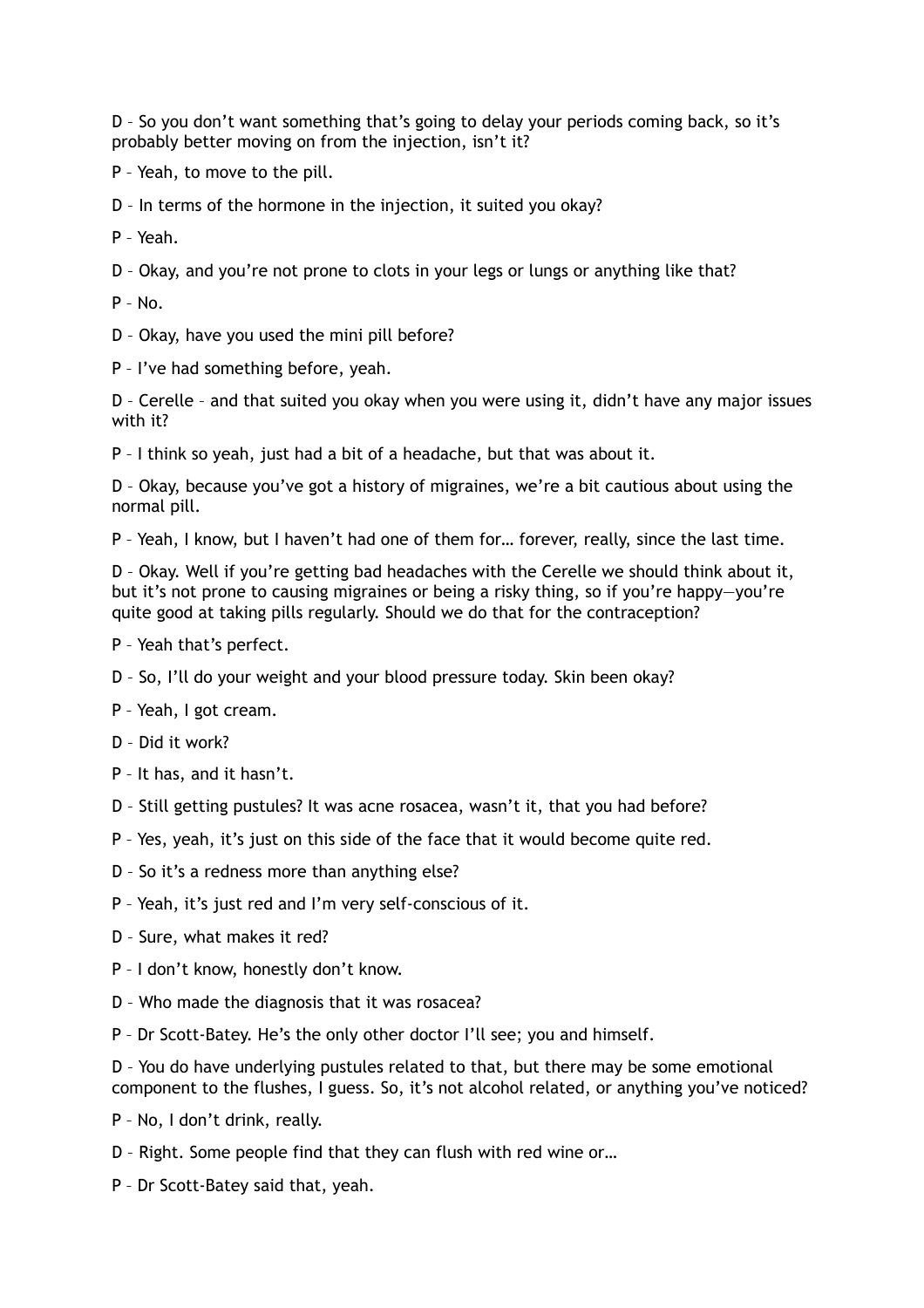D – But that's not you, from the sound of things?

 $P - N_0$ 

D – Let's check your weight, do your blood pressure; I'll offer you something else for your rosacea if you're interested.

- P Yeah, that's fine.
- D Kilograms is in red.
- P Oh, I can't see.
- D Okay, fifty-two.
- P Fifty-two. I think that's just the same as always, really.

D – Yeah. If I can just borrow one of your arms… Shall I give you six months' worth of the mini pill?

P – Yes, please.

- D I can give you more, if you need.
- P No, no, that should be fine.
- D Is that all right?
- P Yeah.

D – And is it worthwhile giving you a leaflet about preparing for pregnancy, at the moment?

P – Yeah, please. Because I know it can take a while when you've come off the injection, because it has to get out of your system.

D – So, this is an every-single-day pill, if you've not taken anything in the last twenty-four hours you've got, theoretically, no protection.

- P Yeah. This is still—my injection's still up until the eighteenth.
- D Let's overlap, just to get you used to taking it again.
- P Yeah. Was that alright?

D – Yes, your weight and blood pressure were perfect. Nothing's one hundred percent, but if you're using it regularly, it's pretty reliable. I'll give you a leaflet about preparing for pregnancy. Now, there is a new-ish treatment out for acne rosacea that seems to be quite effective; the rosacea may well be down to a sensitivity to a mite that's in the skin anyway – can't cure it, but oftentimes, there's a new cream that can get rid of this mite temporarily and make you much less prone to getting the pustules. So that might be helpful – still worthwhile avoiding anything that causes you to flush, because that can trigger your rosacea off. So, we'll give you an anti-mite treatment and see how you get on with that, if it's helpful, you can have it again if you need to.

P – Yep.

D – So, preparing for pregnancy leaflet, there you are. So, because it's a relatively new treatment, I haven't encountered anybody having any problems with it, let me know if it doesn't suit you.

P – Yep.